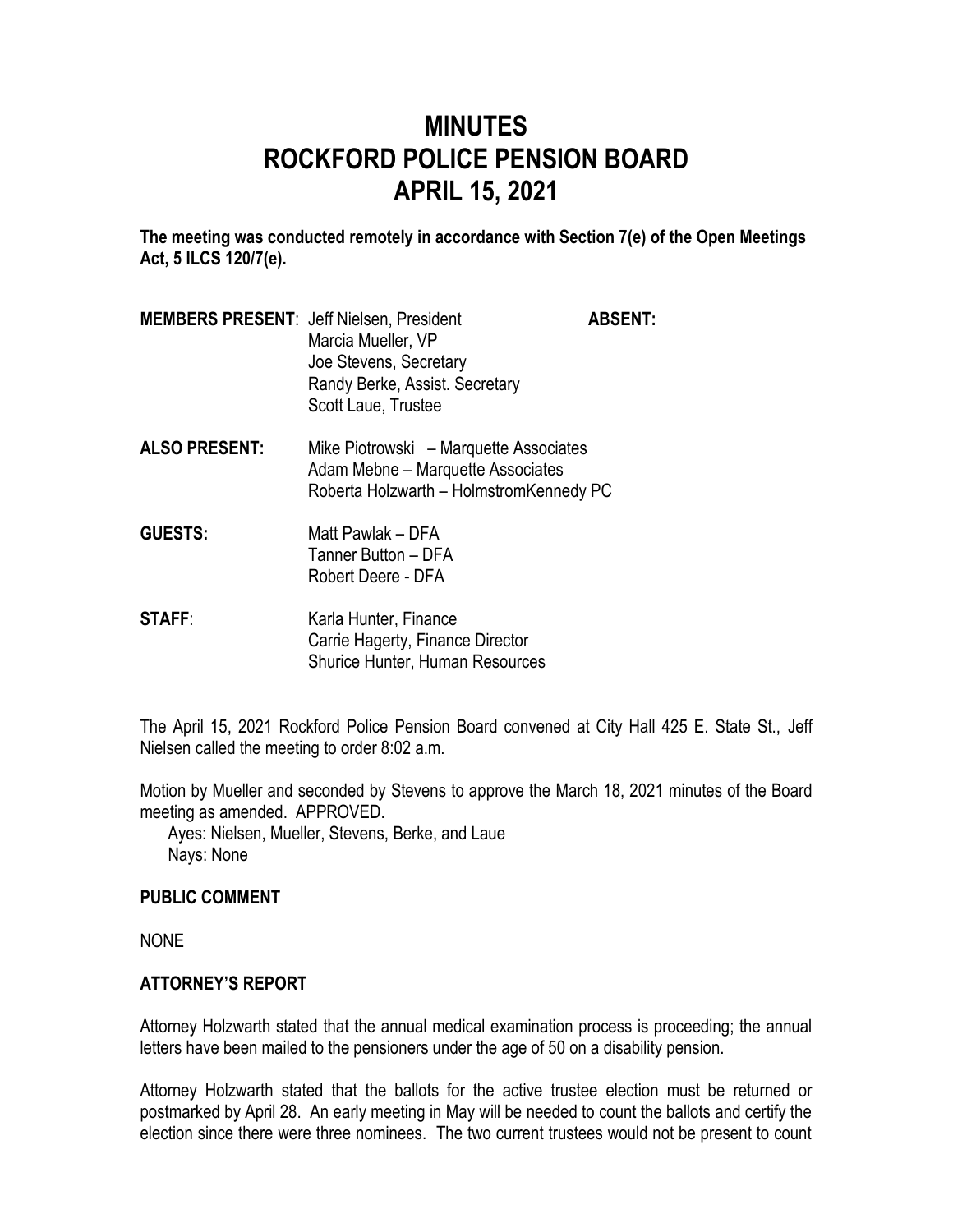the ballots. Attorney Holzwarth recommended a meeting between May 6 and May 19 to count the ballots and certify the election.

Attorney Holzwarth stated she reached out to three separate brokers for the Fiduciary Liability Policy. Both Attorney Holzwarth and Attorney Carolyn Clifford (fire pension) suggested scheduling a joint meeting to discuss the fiduciary liability policy options. Attorney Holzwarth stated all three brokers thought that CHUBB was a good broker. Mueller suggested the date of May 6 to have the joint meeting with the fire pension board.

The consolidated fund now has a website, the website address is in the materials provided to the board. Piotrowski stated that Marquette was not one of the finalists chosen to represent the police pension fund.

## **CASH & INVESTMENTS**

Piotrowski stated meeting agendas are being posted on the consolidation website.

Piotrowski reviewed the March Marquette flash report; the full quarterly report will be presented in May. The market value of the police pension fund as of March  $31<sup>st</sup>$  is approximately \$220.7 million. On a net, net basis the fund had a gain of \$2.3 million for the first quarter. The fund remains in line with the asset allocation policy. There is a little under \$2 million in cash on hand. The performance for March was positive, 1.7% for the total plan, the fund outperformed the policy benchmark and the assumed rate of return. For the first quarter, the fund was positive 3.2%, the 12 month rate of return was positive 29.3%.

Motion by Mueller and seconded by Stevens to approve purchases and sales as attached to the agenda. APPROVED.

Ayes: Nielsen, Mueller, Stevens, Berke, and Laue Nays: None

## **CITY BILLS**

Motion by Mueller and seconded by Stevens to approve March postage charges of \$87.02. APPROVED.

Ayes: Nielsen, Mueller, Stevens, Berke, and Laue Nays: None

Motion by Mueller and seconded by Stevens to approve April City Services of \$7,385.00. APPROVED.

Ayes: Nielsen, Mueller, Stevens, Berke, and Laue Nays: None

Motion by Mueller and seconded by Stevens to approve the March bill from HolmstromKennedyPC for general matters in the amount of \$1,800.00. Laid over.

Ayes: Nielsen, Mueller, Stevens, Berke, and Laue Nays: None

Motion by Mueller and seconded by Stevens to lay over the annual medicals until the May meeting. APPROVED.

Ayes: Nielsen, Mueller, Stevens, Berke, and Laue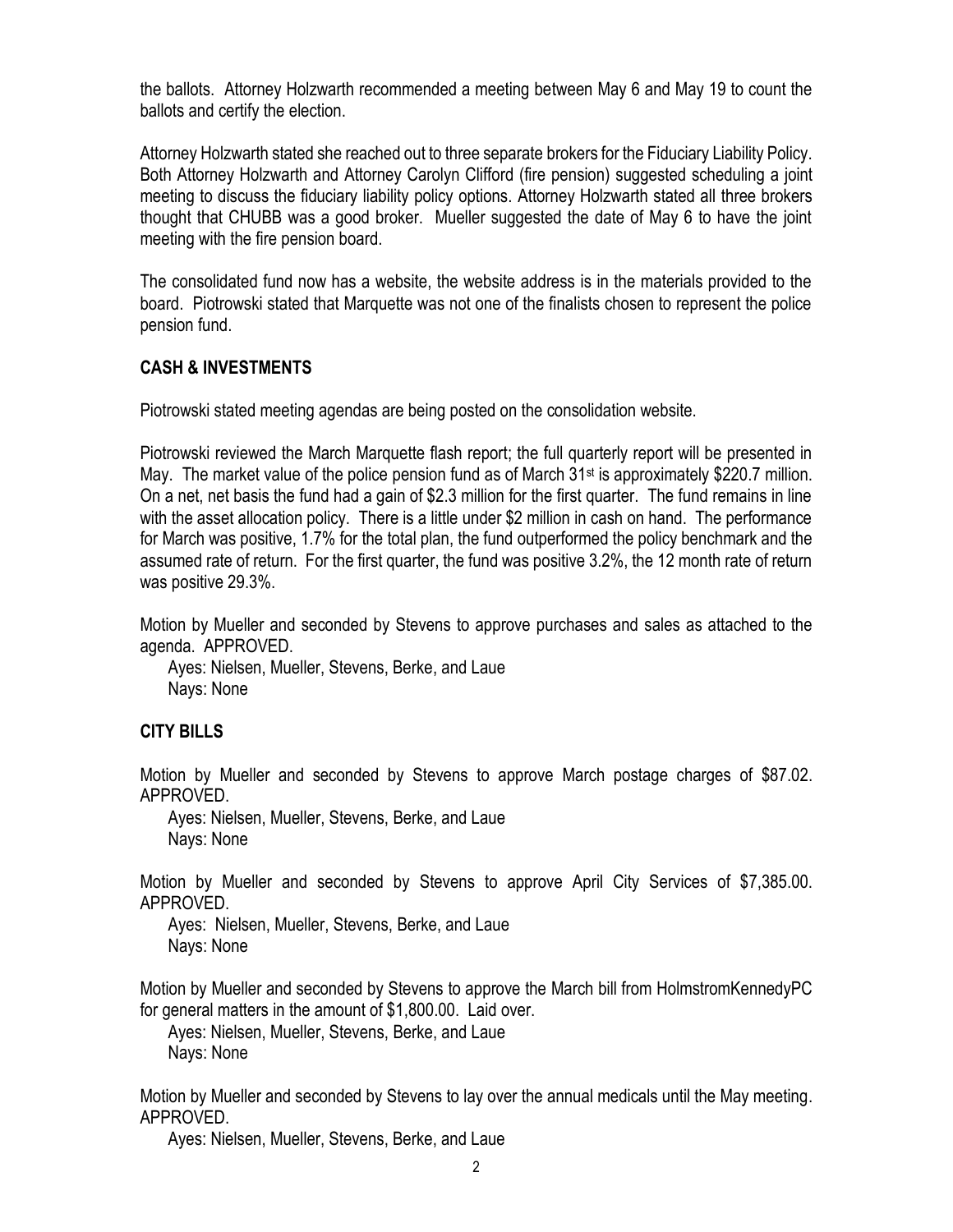Nays: None

Motion by Mueller and seconded by Stevens to approve the payment to Marquette Associates for consulting services for April 1, 2021 through June 30, 2021 in the amount of \$20,618.50. APPROVED.

Ayes: Nielsen, Mueller, Stevens, Berke, and Laue Nays: None

Motion by Mueller and seconded by Stevens to approve the payment to Northern Trust Company for management fees for January 1, 2021 through March 31, 2021 in the amount of \$6,270.06. APPROVED.

Ayes: Nielsen, Mueller, Stevens, Berke, and Laue Nays: None

Attorney Holzwarth left the meeting at 9:00 a.m.

#### **NEW BUSINESS**

Motion by Mueller and seconded by Stevens to approve the first increase for Leroy Armendariz effective April 1, 2021 in the amount of \$107.35, full monthly benefit amount of \$3,685.67/\$44,228.04 annually. The Board retains jurisdiction of this matter for purposes of enforcing the Pension Code. APPROVED.

Ayes: Nielsen, Mueller, Stevens, Berke, and Laue Nays: None

Motion by Mueller and seconded by Stevens to approve the refund application for Derek Wolfe in the amount of \$79.12. The Board retains jurisdiction of this matter for purposes of enforcing the Pension Code. APPROVED.

Ayes: Nielsen, Mueller, Stevens, Berke, and Laue Nays: None

Motion by Mueller and seconded by Stevens to approve the refund application for Adam Theis in the amount of \$19,026.93 due to his termination on September 3, 2009. The Board retains jurisdiction of this matter for purposes of enforcing the Pension Code. APPROVED.

Ayes: Nielsen, Mueller, Stevens, Berke, and Laue Nays: None

Motion by Mueller and seconded by Stevens to approve the service pension application for David Paterson effective April 25, 2021 for a prorated benefit in the amount of \$1,302.20, full monthly benefit amount of \$6,511.01/\$78,132.08 annually. The Board retains jurisdiction of this matter for purposes of enforcing the Pension Code. APPROVED.

Ayes: Nielsen, Mueller, Stevens, Berke, and Laue Nays: None

Motion by Mueller and seconded by Stevens to approve the military buyback application for Robert Reffett to purchase 18 months of military service credit for a total cost of \$44,305.20. The Board retains jurisdiction of this matter for purposes of enforcing the Pension Code. APPROVED.

Ayes: Nielsen, Mueller, Stevens, Berke, and Laue

Nays: None